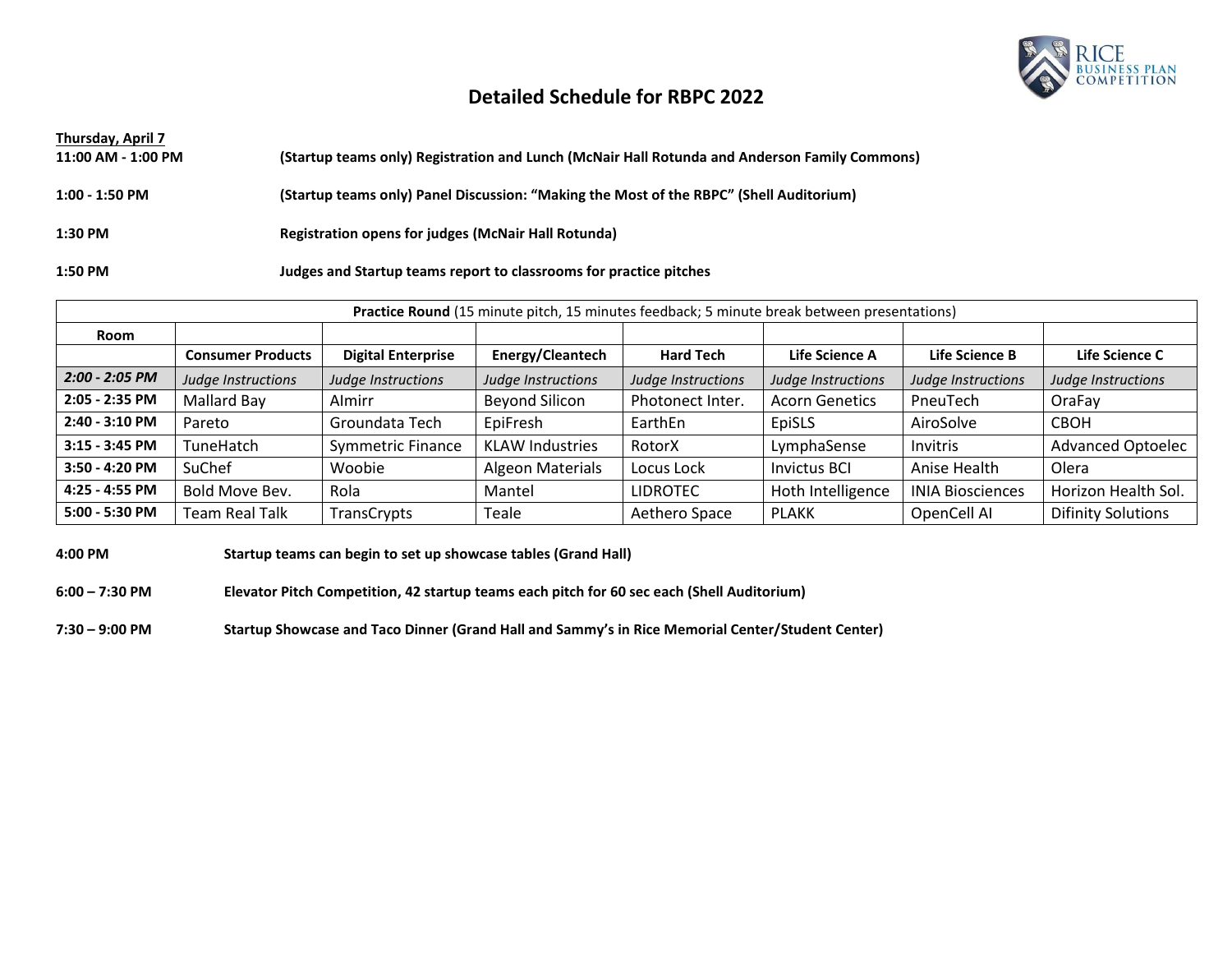

## **Detailed Schedule for RBPC 2022**

### **Friday, April 8 7:30 - 8:30 AM Registration and Breakfast (McNair Hall Rotunda and Anderson Family Commons)**

#### **8:30 AM Judges and report to assigned classrooms**

| First Round (15 minutes pitch, 20 min Q&A 10-minute break between presentations) |                                                       |                           |                         |                    |                       |                         |                           |
|----------------------------------------------------------------------------------|-------------------------------------------------------|---------------------------|-------------------------|--------------------|-----------------------|-------------------------|---------------------------|
| Room                                                                             |                                                       |                           |                         |                    |                       |                         |                           |
|                                                                                  | <b>Consumer Products</b>                              | <b>Digital Enterprise</b> | Energy/Cleantech        | <b>Hard Tech</b>   | Life Science A        | Life Science B          | Life Science C            |
| $8:45 - 9:00$ AM                                                                 | Judge Instructions                                    | Judge Instructions        | Judge Instructions      | Judge Instructions | Judge Instructions    | Judge Instructions      | Judge Instructions        |
| $9:00 - 9:35$ AM                                                                 | Mallard Bay                                           | Almirr                    | Beyond Silicon          | Photonect Inter.   | <b>Acorn Genetics</b> | PneuTech                | OraFay                    |
| $9:45 - 10:20$ AM                                                                | Pareto                                                | Groundata Tech            | EpiFresh                | EarthEn            | EpiSLS                | AiroSolve               | <b>CBOH</b>               |
| 10:30 - 11:05 AM                                                                 | TuneHatch                                             | Symmetric Finan.          | <b>KLAW Industries</b>  | RotorX             | LymphaSense           | Invitris                | Advanced Optoelec         |
| 11:15 - 11:50 AM                                                                 | <b>SuChef</b>                                         | Woobie                    | <b>Algeon Materials</b> | Locus Lock         | <b>Invictus BCI</b>   | Anise Health            | Olera                     |
| 11:50 AM - 12:50 PM                                                              | Lunch (Anderson Family Commons and Woodson Courtyard) |                           |                         |                    |                       |                         |                           |
|                                                                                  | Lunch for Academic Advisors (Dean's Conference Room)  |                           |                         |                    |                       |                         |                           |
| $1:00 - 1:35$ PM                                                                 | <b>Bold Move</b>                                      | Rola                      | Mantel                  | <b>LIDROTEC</b>    | Hoth Intelligence     | <b>INIA Biosciences</b> | Horizon Health Sol        |
| 1:45 - 2:20 PM                                                                   | Team Real Talk                                        | TransCrypts               | Teale                   | Aethero Space      | <b>PLAKK</b>          | OpenCell AI             | <b>Difinity Solutions</b> |

#### **2:20 - 2:50 PM Break (Anderson Family Commons and Woodson Courtyard)**

#### **2:50 PM Judges and Startup teams report back to** Presentation Rooms

| Feedback Session (15 minutes of judge feedback and comments per startup team, no break between sessions) |                       |                           |                         |                  |                       |                         |                           |
|----------------------------------------------------------------------------------------------------------|-----------------------|---------------------------|-------------------------|------------------|-----------------------|-------------------------|---------------------------|
| Room                                                                                                     |                       |                           |                         |                  |                       |                         |                           |
|                                                                                                          | <b>Consumer</b>       | <b>Digital Enterprise</b> | Energy/Cleantech        | <b>Hard Tech</b> | Life Science A        | Life Science B          | Life Science C            |
| $3:00 - 3:15$ PM                                                                                         | Mallard Bay           | Almirr                    | <b>Beyond Silicon</b>   | Photonect Inter. | <b>Acorn Genetics</b> | PneuTech                | OraFay                    |
| $3:15 - 3:30$ PM                                                                                         | Pareto                | Groundata Tech            | EpiFresh                | EarthEn          | EpiSLS                | AiroSolve               | <b>CBOH</b>               |
| 3:30 - 3:45 PM                                                                                           | TuneHatch             | Symmetric                 | <b>KLAW Industries</b>  | RotorX           | LymphaSense           | Invitris                | Advanced                  |
| 3:45 - 4:00 PM                                                                                           | SuChef                | Woobie                    | <b>Algeon Materials</b> | Locus Lock       | <b>Invictus BCI</b>   | Anise Health            | Olera                     |
| 4:00 - 4:15 PM                                                                                           | <b>Bold Move</b>      | Rola                      | Mantel                  | <b>LIDROTEC</b>  | Hoth Intelligence     | <b>INIA Biosciences</b> | Horizon Health Sol        |
| 4:15 - 4:30 PM                                                                                           | <b>Team Real Talk</b> | TransCrypts               | Teale                   | Aethero Space    | <b>PLAKK</b>          | OpenCell AI             | <b>Difinity Solutions</b> |

**4:30 - 6:30 PM Announcement of Semi-Finalists and BBQ Dinner (Shell Auditorium and Woodsen Courtyard)**